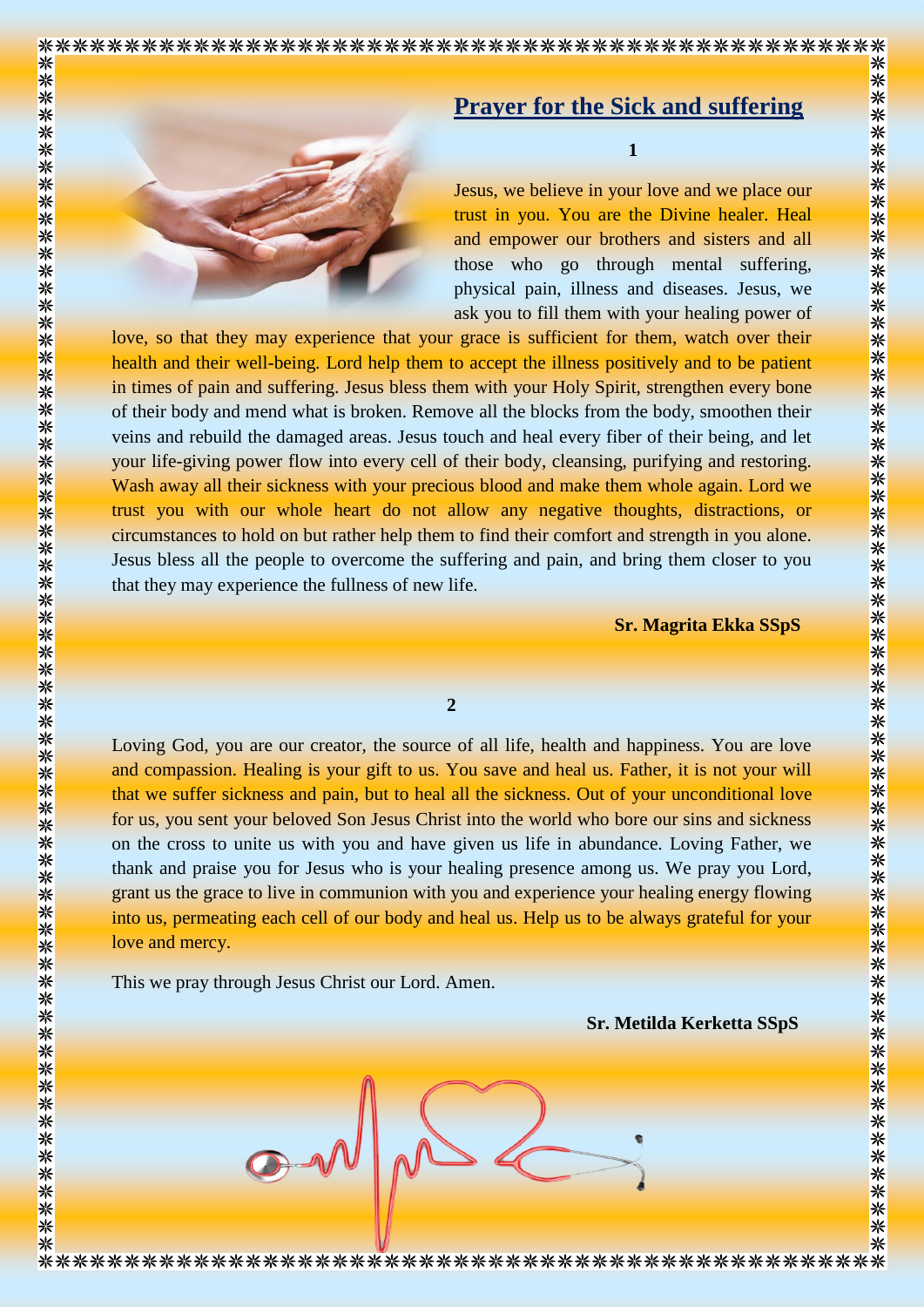☀

☀

 **3** 

Abba Father, You chose Padre Pio of Pietrelcina a capuchin priest to partake in the passion of your son Jesus. You let him glorify your holy name by his endurance through the furnace of humiliation. As your Word says, "Gold is tested in the fire so is acceptable men in the furnace of humiliation" Sirach 2:5. His joyful surrender to Your 'Will' and passion for mission by being deeply rooted in You, teaches an example of being a true missionary. Through His intercession ……may we have the grace to know and understand life with its upheavals thus we too may glorify your holy name.

 **Sr. Cini George SSpS**

☀



**4**